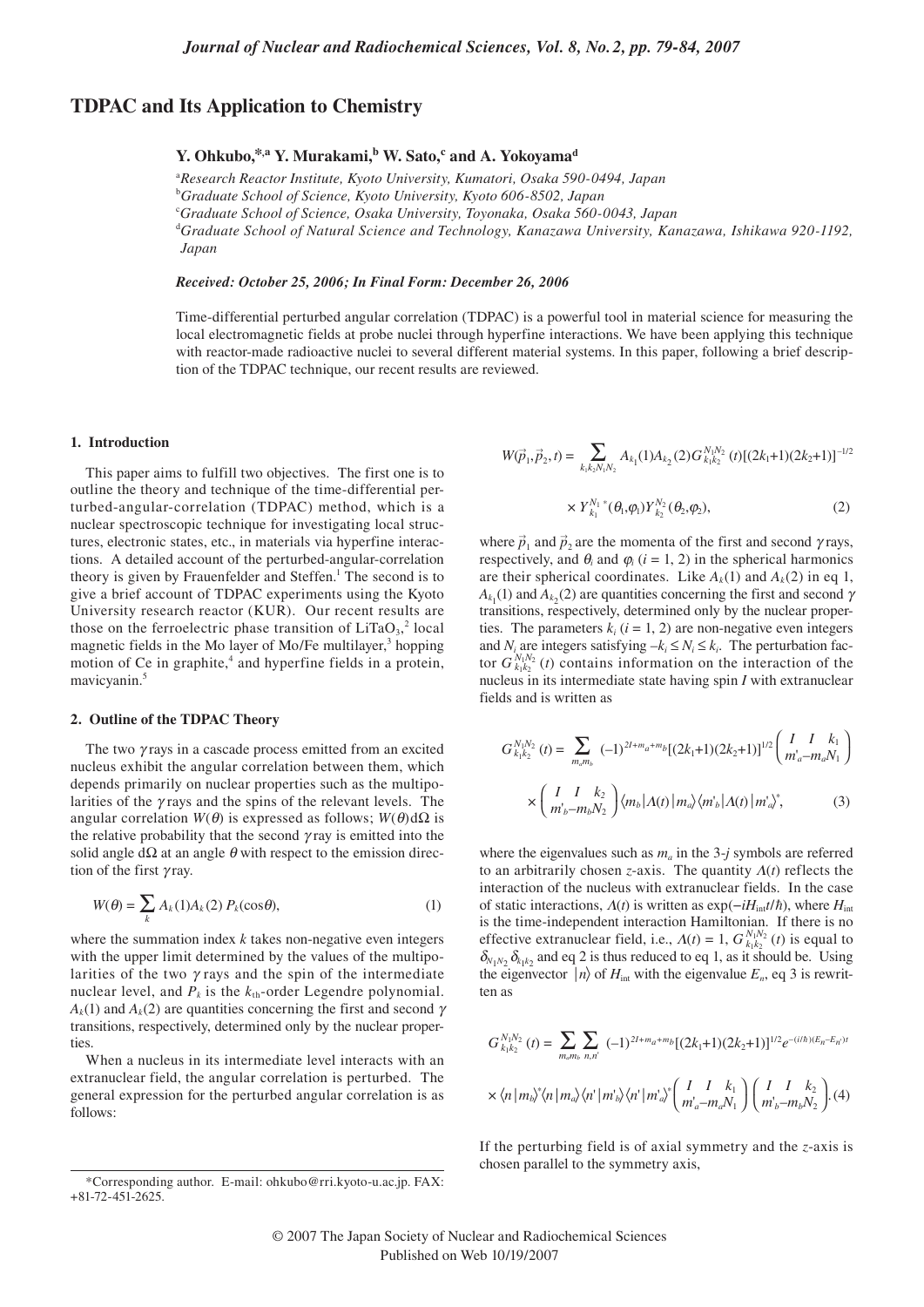$$
G_{k_1k_2}^{NN}(t) = \sum_{m} [(2k_1+1)(2k_2+1)]^{1/2}
$$

$$
\times \left(\begin{array}{c} I & I & k_1 \\ m'-mN \end{array}\right) \left(\begin{array}{cc} I & I & k_2 \\ m'-mN \end{array}\right) e^{-(i/\hbar)(E_m - E_m)^t}.
$$
 (5)

When the sample is a powder source, i.e., an ensemble of randomly oriented microcrystals, the perturbation factor must be averaged over the Euler angles which transform the laboratory coordinate system to the coordinate system of each microcrystal. As a result, the perturbation factor does not depend on the parameters  $N_1$  and  $N_2$ :

$$
G_{kk}(t) = \sum_{N,m_a,m_b} \sum_{n,n'} (-1)^{2l+m_a+m_b} \binom{I}{m'_a-m_a N} \binom{I}{m'_b-m_b N} e^{-(i/\hbar)(E_n-E_n)t}
$$

$$
\times \langle n | m_b \rangle^* \langle n | m_a \rangle \langle n' | m'_b \rangle \langle n' | m'_a \rangle^*.
$$
(6)

The angular correlation  $W(\vec{p}_1, \vec{p}_2, t)$  has the form

$$
W(\vec{p}_1, \vec{p}_2, t) = W(\theta, t) = \sum_{k} A_k(1) A_k(2) G_{kk}(t) P_k(\cos \theta), \tag{7}
$$

where  $\theta$  is the angle between  $\vec{p}_1$  and  $\vec{p}_2$ . Since in this form the differences from the expression for the unperturbed angular correlation, eq 1, are only the factors  $G_{kk}(t)$ , they are particularly called the attenuation factors. When each microcrystal is of axial symmetry,  $G_{kk}(t)$  has the simpler form

$$
G_{kk}(t) = \sum_{n,n'} \binom{I \quad I \quad k}{n'-n \; n-n'}^2 e^{-(i/\hbar)(E_n - E_n)t}.\tag{8}
$$

Note that the perturbed angular correlation is observable even for polycrystals.

Here, as a simple example we give the expression for the case

where a uniform static magnetic field is applied perpendicular to the plane on which two  $\gamma$  detectors and a sample containing TDPAC nuclei are situated. The magnetic field  $(\vec{B})$  is axially symmetric, and the relevant expression is eq 5 with  $E_m = m\hbar \omega_L$ (*z*-axis is taken parallel to  $\vec{B}$ ). Here,  $\omega_L$  is the Larmor frequency, and using the nuclear *g*-factor and nuclear magneton  $\mu_N$ , it is defined as  $\omega_L = -g\mu_N B/\hbar$ . The exponential factor depends on *N*  $= m - m'$  and thus can be moved outside the summation symbol. Using the orthogonality relation of the 3*j*-symbols, the perturbation factor is written as

$$
G_{kk}^{NN}(t) = \exp(-iN\omega_L t),\tag{9}
$$

where  $k_1 = k_2 = k$ . Substituting eq 9 into eq 2 leads to the expression

$$
W(\theta,t) = \sum_{k=0}^{k_{\text{max}}} A_k(1) A_k(2) P_k[\cos(\theta - \omega_L t)], \qquad (10)
$$

taking  $\theta_1 = \theta_2 = 90^\circ$  and  $\phi_2 - \phi_1 = \theta$ . Coincidence counts  $N(\theta, t)$ of the cascade  $\gamma$  rays are given by

$$
N(\theta, t) = \exp(-t \ln 2/t_{1/2}) W(\theta, t), \qquad (11)
$$

where  $t_{1/2}$  is the half-life of the intermediate state of the probe nucleus. Assuming that the maximum value of *k* is 2, the ratio *R*(*t*) obtained with the coincidence counts at  $\theta = 180^\circ$  and 90° becomes

$$
R(t) = [N(180^\circ, t) - N(90^\circ, t)] / [N(180^\circ, t) + N(90^\circ, t)]
$$
  

$$
\approx \frac{3}{4} A_2(1) A_2(2) \cos(2\omega_L t),
$$
 (12)

From the measurements of the angular correlation,  $\omega_L$  can be obtained. Once  $\omega_L$  is obtained and when either of the two quantities *g* or *B* is known, the other quantity can be derived. TDPAC technique gives the product of such two quantities. One is concerned with nuclear properties such as *g*-factor

| TABLE 1: Characteristics of y y cascades appropriate for TDPAC |  |  |
|----------------------------------------------------------------|--|--|
|----------------------------------------------------------------|--|--|

| Decay mode                                                                                                                 |           |                |            |           |                           |                               |                    |
|----------------------------------------------------------------------------------------------------------------------------|-----------|----------------|------------|-----------|---------------------------|-------------------------------|--------------------|
| Parent $\rightarrow$ Probe                                                                                                 | $I^{\pi}$ | Mean life / ns | $\mu$ / nm | Q/b       | $\gamma$ <sup>1</sup> keV | $\frac{\gamma_2}{\text{keV}}$ | $A_{22}$           |
| Half-life                                                                                                                  |           |                |            |           |                           |                               |                    |
| $\frac{\beta}{2.7 d}$<br>99Tc<br>$^{99}\rm{Mo}$                                                                            | $5/2^+$   | 5.2            | $+3.291$   |           | 740                       | 181                           | $+0.10$            |
| $\frac{EC}{16 d}$ <sup>99</sup> Ru<br>$^{99}$ Rh                                                                           | $3/2^{+}$ | 29.6           | $-0.284$   | $+0.231$  | 528<br>353                | 90<br>90                      | $-0.19$<br>$-0.15$ |
| $\overset{EC}{\rightarrow}$ $^{100}Rh$<br>3.6 d<br>${}^{100}\mathrm{Pd}$                                                   | $2^+$     | 309            | $+4.324$   |           | 84                        | 75                            | $+0.17$            |
| $\mathsf{^{III}Ag} \ \overset{\beta^-}{\underset{7.5}{\rightarrow}} \mathsf{^{III}Cd}$                                     |           |                |            |           | 96                        | 245                           | $-0.13$            |
| $\overset{\text{111m}}{\rightarrow} \text{Cd} \overset{\text{I}}{\rightarrow} \overset{\text{111}}{\rightarrow} \text{Cd}$ | $5/2^+$   | 123            | $-0.7656$  | $+0.77$   | 151                       | 245                           | $+0.18$            |
| <sup>111</sup> In $\frac{EC}{2.8 d}$ <sup>111</sup> Cd                                                                     |           |                |            |           | 171                       | 245                           | $-0.18$            |
| <sup>117</sup> Cd $\frac{\beta}{2.5}$ h <sup>117</sup> In                                                                  | $3/2^{+}$ | 77.3           | $+0.938$   | $(-)0.59$ | 90                        | 344                           | $-0.36$            |
| <sup>140</sup> La $\underset{1.7}{\overset{\beta^-}{\rightarrow}}$ <sup>140</sup> Ce                                       | $4^+$     | 5.0            | $+4.35$    | 0.35      | 329                       | 487                           | $-0.13$            |
| <sup>181</sup> Hf $\frac{\beta}{42 d}$<br>$181$ Ta                                                                         | $5/2^+$   | 15.6           | $+3.29$    | $(+)2.35$ | 133                       | 482                           | $-0.20$            |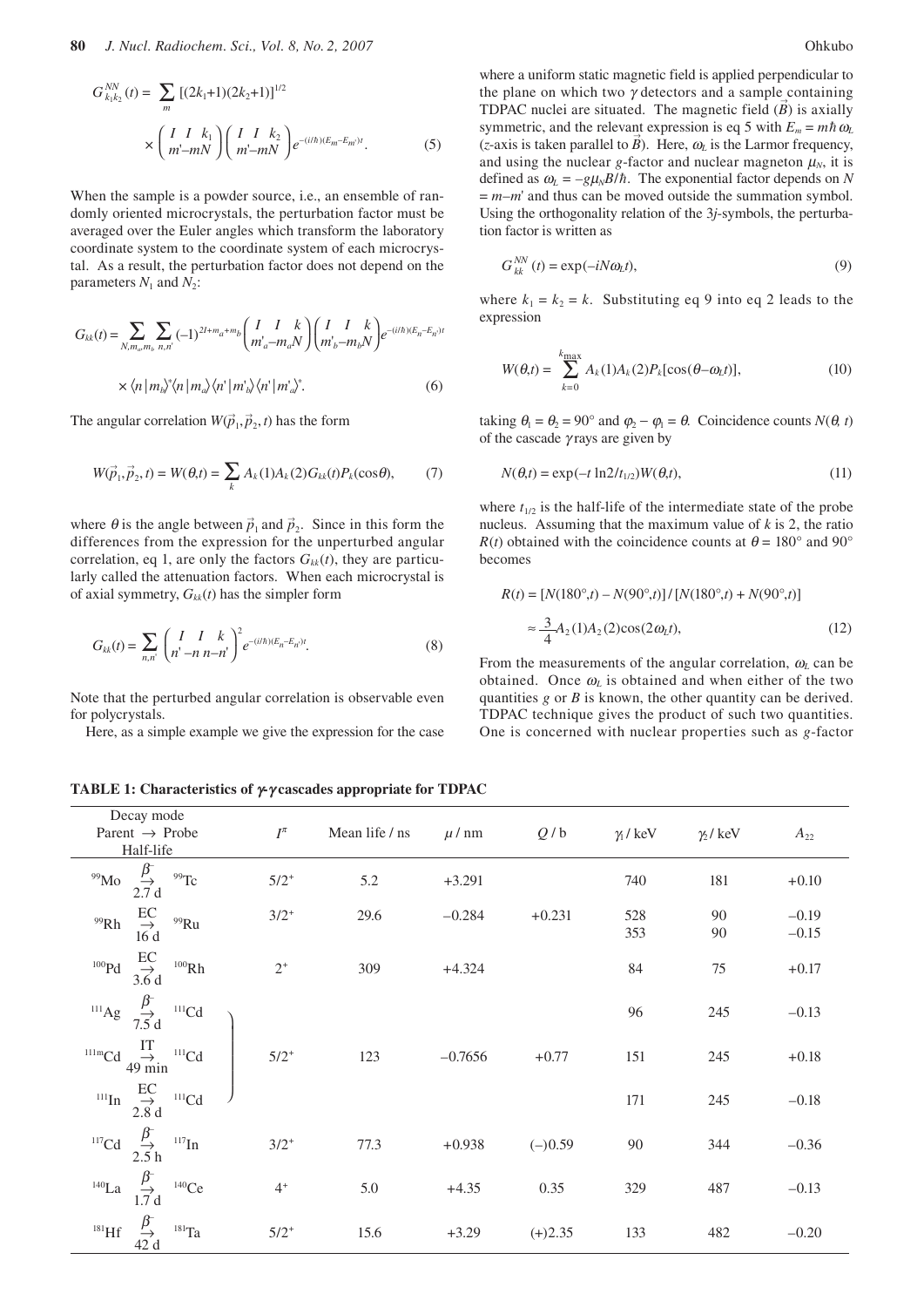

**Figure 1.** Block diagram of the TDPAC measurement system with four BaF<sub>2</sub> detectors.



**Figure 2.** The (a) ferroelectric and (b) paraelectric structures of the  $LiNbO<sub>3</sub>-LiTaO<sub>3</sub>$  system. The arrow indicates the direction of the spontaneous polarization  $(P_s)$  in the ferroelectric phase. Li is represented by the hatched, Nb (Ta) by the dotted circles. The horizontal lines stand for the oxygen planes.

which nuclear physicists are interested in and the other with material properties which chemists are interested in.

The expressions for the cases where the perturbing fields are static electric fields and dynamic ones are described in sec. 5 together with our recent TDPAC results.

### **3. TDPAC Probes**

Conventional TDPAC probes are  $^{99}Ru$   $\leftarrow$   $^{99}Rh$ ,  $^{100}Rh$   $\leftarrow$ <sup>100</sup>Pd), <sup>111</sup>Cd(←<sup>111</sup>Ag), <sup>111</sup>Cd(←<sup>111m</sup>Cd), <sup>111</sup>Cd(←<sup>111</sup>In), <sup>117</sup>In(←  $117\text{Cd}$ ,  $140\text{Ce}$ ( $\leftarrow$  $140\text{La}$ ), and  $181\text{Ta}$ ( $\leftarrow$  $181\text{Hf}$ ). The relevant quantities for these probes are summarized in Table 1, together with those for  $99Tc$ (← $99Mo$ ) used in our recent study on Mo/Fe multilayers. As seen from the half-life in Table 1, the time range during which interactions of nuclei with their surroundings are observed is the order of 10–1000 ns. <sup>99</sup>Ru and <sup>100</sup>Rh are especially useful for probing materials containing 4d transition elements. Likewise, <sup>140</sup>Ce is good for studying materials comprising rare-earth elements. <sup>111</sup>Cd can be produced from three different elements, Ag, Cd, and In. When these elements may occupy distinct sites in materials, corresponding 111Cd-TDPAC measurements can bring more information than a single measurement using only one parent element. <sup>111</sup>Cd(←  $111 \text{ mCd}$ ) and  $117 \text{ In} (\leftarrow 117 \text{Cd})$  are an interesting pair. Both parent elements are the same, i.e., they occupy the same sites, but 111Cd- and 117In-TDPAC spectra may indicate that Cd and In behave differently (an example is given in sec. 5.1). Recently, <sup>19</sup>F arising from <sup>19</sup>O was used as a new TDPAC probe.<sup>6</sup>

#### **4. TDPAC Measurement System**

A measurement system can be constructed with standard fast-

slow electronic modules and two  $\gamma$  detectors. However, it is often that four  $\gamma$  detectors are used and placed at right angles with each other on a plane. By doing this, 4 sets of  $N(180^\circ, t)$ and those of  $N(90^{\circ}, t)$  can be obtained at one measurement, so that a high measurement efficiency is gained. Moreover, this arrangement can avoid the unwanted effects owing to different detection efficiencies (which include the effect of different source-to-detector distances). For  $\gamma$  detection, scintillation detectors with high *Z* elements and good timing response are used. Ba $F<sub>2</sub>$  is such a scintillator. Figure 1 displays the block diagram of our TDPAC measurement system using four  $BaF<sub>2</sub>$ detectors.

### **5. Recent TDPAC Experiments Using the Kyoto University Research Reactor**

5.1. Ferroelectric transitions in LiNbO<sub>3</sub> and LiTaO<sub>3</sub>.<sup>2</sup> Lithium niobate,  $LiNbO<sub>3</sub>$ , and isostructural lithium tantalate,  $LiTaO<sub>3</sub>$ , are ferroelectrics and are known as, for example, important non-linear optic materials. LiNbO<sub>3</sub> and LiTaO<sub>3</sub> adopt an ilmenite ( $F$ eTi $O_3$ )-related structure (not the perovskite structure) because of the similar ionic sizes of  $Li<sup>+</sup>$  (76 pm), Nb<sup>5+</sup> (64 pm), and  $Ta^{5+}$  (64 pm). These oxides undergo a structural phase transition (corresponding to a ferroelectric-to-paraelectric phase transition) at temperatures  $(T_C)$  of 1483 K and 938 K, respectively. The ferroelectric structure belongs to the *R*3*c* space group. The atomic arrangement consists of oxygen octahedra sharing faces along the polar trigonal axis. When the spontaneous polarization direction is downward, the Nb (Ta) ion on this axis is displaced downward from the center of its octahedron [Figure 2(a)]. The next octahedron above contains a Li ion displaced upward from its center and the one more above has no metal ion inside it. The paraelectric structure belongs to the *R*3 −*c* space group. The Nb (Ta) ion is located at the center of its octahedron [Figure 2(b)]. The average Li position is on the uppertriangle oxygen base of the octahedron; the Li ion is disordered and occupies the previously empty octahedron half the time (dynamic disorder) or in half the unit cells (static disorder). In order to examine whether dynamic disorder takes place or static one does, TDPAC measurements using  $^{111}Cd$ (← $^{111m}Cd$ ) and  $^{117}In$ (← $^{117}Cd$ ) are effective. From a PIXE/channeling experiment, it is known that Cd (and also In) occupy the Li sites. If dynamic disorder is the right phenomenon, the temperature dependence of the quadrupole frequencies for  $^{117}$ In and  $^{111}$ Cd can be quite different, since the ionic radius of  $Cd^{2+}$  (95 pm) is so large that local dynamic disorder may be difficult to take place. On the other hand, the ionic radius of  $In<sup>3+</sup>$  (80 pm) is comparable to that of Li<sup>+</sup> (76 pm), so that local dynamic disorder is not hampered. Since the bonding of  $In<sup>3+</sup>$  with oxygen is stronger due to the higher charge, local dynamic disorder might take place at lower temperature than  $T_c$ , as is suggested by the fact that replacing a part of Li with In reduces  $T_c$  (e.g.,  $T_c$  of  $Li_{0.8}In_{0.067}TaO_3$  is 818 K,<sup>7</sup> 120 K reduction).

Typical TDPAC spectra of <sup>117</sup>In and <sup>111</sup>Cd in polycrystalline  $LiTaO<sub>3</sub>$  are shown in Figures 3(a) and 3(b), respectively. The ordinate  $A_{22}G_{22}(t)$  was obtained as follows:

$$
A_{22}G_{22}(t) = 2 \frac{N(\pi, t) - N(\pi/2, t)}{N(\pi, t) + 2N(\pi/2, t)}.
$$
\n(13)

The quantity  $A_{22}$  is the same as  $A_2(1)A_2(2)$  in eq 7. The pattern in each spectrum is modulated in a manner characteristic of a single electric quadrupole interaction in polycrystalline samples, depending on the spin value of the intermediate nuclear state. Since the Li site is of axial symmetry, the expected expressions of  $G_{22}(t)$  for <sup>117</sup>In ( $I = 3/2$ ) and <sup>111</sup>Cd ( $I = 5/2$ ) are, respectively,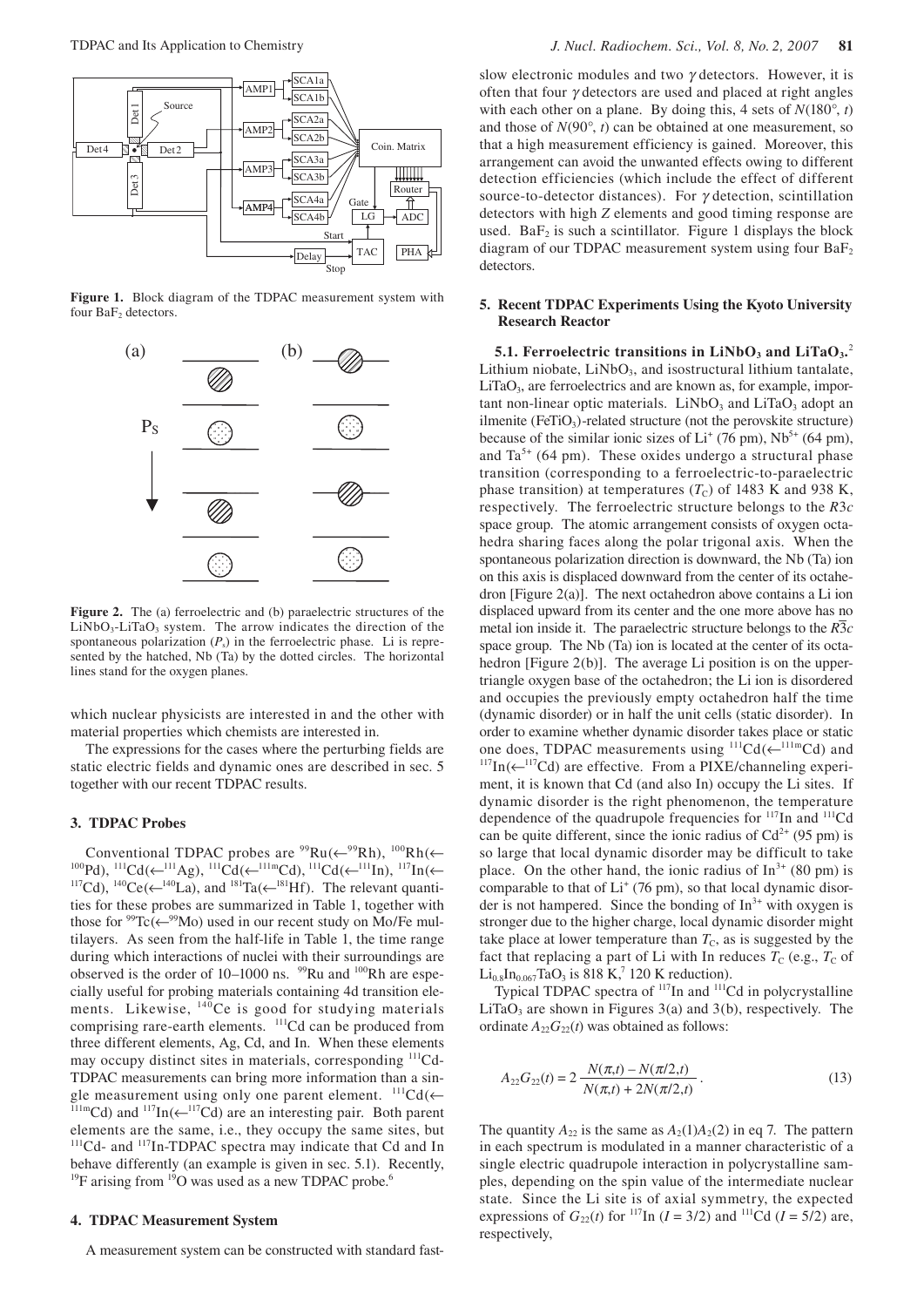

**Figure 3.** TDPAC spectra  $A_{22}G_{22}(t)$  of (a) <sup>117</sup>In(←<sup>117</sup>Cd) and of (b) <sup>111</sup>Cd(←<sup>111m</sup>Cd) in LiTaO<sub>3</sub> at 4.2 and 1073 K with the solid curves representing the least-squares fits of eqs 14 and 15 in the text taking into account of <sup>ω</sup>*Q* distributions.

$$
G_{22}(t) = \frac{1}{5} [1 + 4\cos(6\omega_{0}t)],
$$
\n(14)

and

$$
G_{22}(t) = \frac{1}{5} \left[ 1 + \frac{13}{7} \cos(6\omega_0 t) + \frac{10}{7} \cos(12\omega_0 t) + \frac{5}{7} \cos(18\omega_0 t) \right],\tag{15}
$$

from eq 8 with  $E_n = [3n^2 - I(I + 1)]\hbar \omega_0$ , where  $\omega_0$  is the quadrupole frequency and is defined, using the nuclear electric quadrupole moment of the intermediate state *Q* and the largest component of the electric field gradient  $V_{zz}$  in the principal axis system, as  $\hbar \omega_0 = eQV_{zz}/[4I(2I - 1)]$ . In the actual data analyses,  $G_{22}(t)$  expressions without the assumption of axial symmetry were used and the results were consistent with the case of axial symmetry. Figure 4 displays the temperature dependences of  $V_{z}$ <sup>117</sup>In and <sup>111</sup>Cd derived from dividing the obtained *V<sub>zz</sub>* by a factor  $(1 - \gamma_{\infty})$  for each probe, where  $\gamma_{\infty}$  is the so-called Sternheimer antishielding factor. For comparison, also shown in Figure 4 is the temperature dependence of  $V_{zz}$ (lattice) at <sup>7</sup>Li obtained from <sup>7</sup>Li-NMR.<sup>8</sup>

As can be seen in Figure 4, the increase rate of  $V_{zz}$  (lattice) at <sup>117</sup>In is very large, comparable to the case of <sup>7</sup>Li, while in the case of 111Cd it is small. In a certain temperature range above  $T_c$ ,  $V_{zz}$ (lattice) at  $117$ In is constant, which is also true for the case



4.2 K **Figure 4.** Temperature dependences of the lattice part of  $V_{zz}$  at <sup>117</sup>In (closed squares) and at <sup>111</sup>Cd (open squares) in LiTaO<sub>3</sub> with  $T_c = 938$ K, together with that for  ${}^{7}Li$  in LiTaO<sub>3</sub> (Reference 8) (solid line), which is multiplied by a factor of 4.



**Figure 5.** The local structure around a Li ion in the paraelectric phase of the  $LiNbO<sub>3</sub>-LiTaO<sub>3</sub>$  system. Li is represented by the hatched, and O by the open circles. The two upper oxygen triangles represent a single one as being dynamically disordered.

of 7 Li, while in the case of 111Cd there is no such constant region. The existence of the constant part means that the local system consisting of Li or In and oxygen ions is extremely stable, despite the high temperatures. These features fit very well the idea of dynamic disorder: Li or In of small ionic size comes closer to the center of three oxygen ions surrounding it together with other three oxygen ions, as the temperature increases; Above  $T_c$ , since there is enough space among the three oxygen ions due to thermal expansion, Li or In goes back and forth through this hole. This state is considered to be a sort of resonance state of high stability. On the contrary, Cd of large ionic size cannot move much toward the center of the three oxygen ions and thus cannot form a resonance state. Since the lowest temperature of the constant part of  $V_{zz}$ (lattice) at <sup>117</sup>In coincides with  $T_c$ , ions which actually disorder must be oxygen, not Li or In (Figure 5). Although we did not measure the TDPAC spectra for  $LiNbO<sub>3</sub>$  at temperatures near  $T_c$  because of high  $T_c$ , we expect that the similar dynamic disorder of oxygen ions takes place also in this material.

**5.2. Local magnetic fields in the Mo layer of Mo/Fe multilayer.**<sup>3</sup> Metallic multilayers consisting of ferromagnetic layers and nonmagnetic layers in alternate sequence display interesting magnetic phenomena. Oscillatory interlayer exchange coupling is an important example. As the nonmagnetic-layer thickness is varied, the coupling between two ferromagnetic layers sandwiching a nonmagnetic layer periodically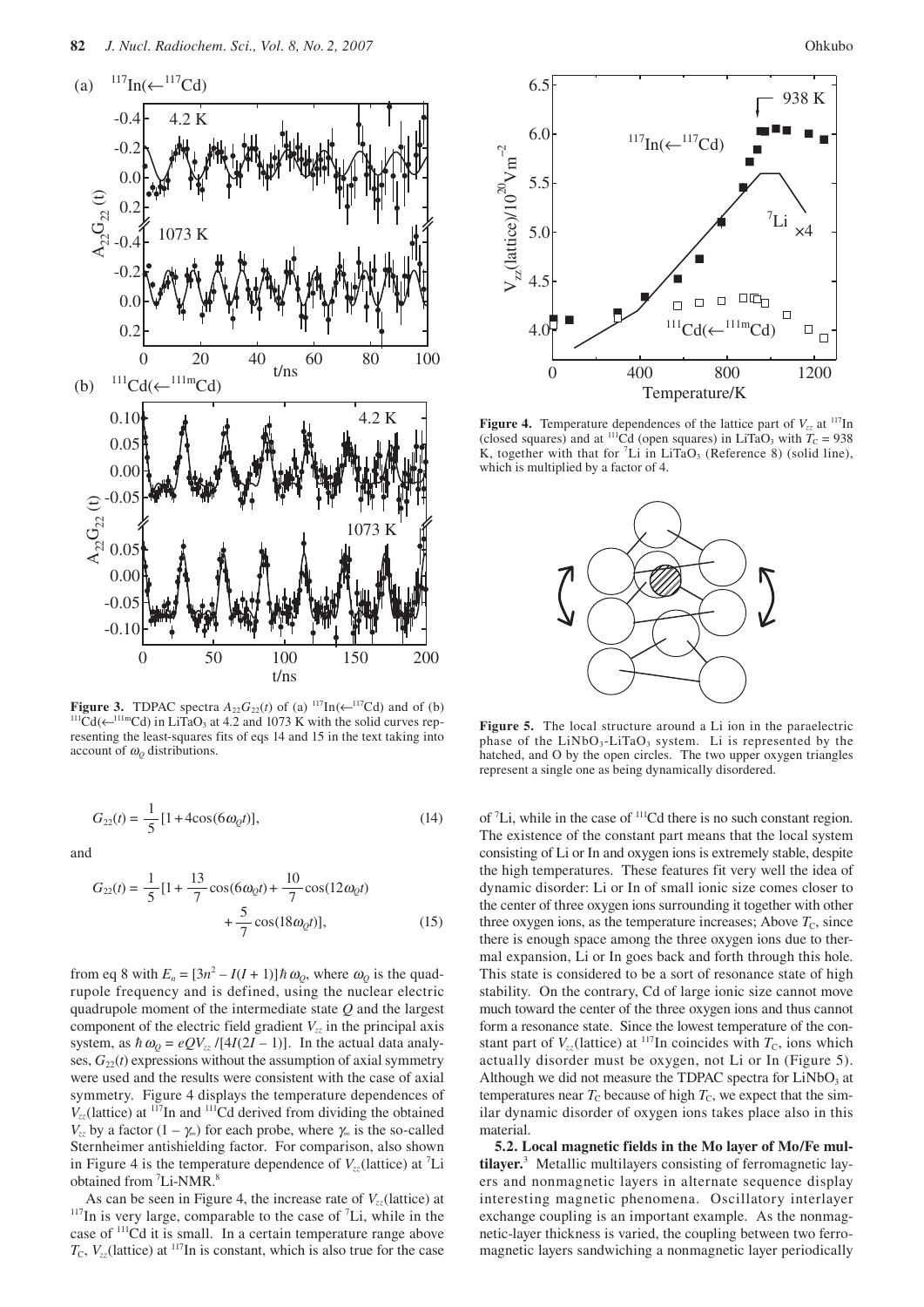

**Figure 6.** TDPAC spectra  $R(t)$  at room temperature of <sup>99</sup>Tc( $\leftarrow$ <sup>99</sup>Mo) in (a) Fe(10 nm)/[Mo(1.1 nm)/Fe(2.0 nm)]<sub>120</sub> and in (b) Fe(10 nm)/  $[Mo(1.3 nm)/Fe(2.0 nm)]_{120}$  with the solid curves representing the least-squares fits of eq 16.

changes from being ferromagnetic to antiferromagenetic. Oscillatory interlayer exchange coupling is basically understood as due to the spin polarization of conduction electrons in the nonmagnetic layer, but local information about magnetic structure in the nonmagnetic layer is valuable.

Mo/Fe multilayer samples were prepared with the electronbeam evaporation technique: Fe(10 nm)/[Mo(*d* nm)/Fe(2.0 nm) $]_{120}$  (designed values of the Mo layer thickness *d* are 0.4, 0.7, 0.9, 1.1, and 1.3), the 10-nm Fe being a buffer layer, where the subscript indicates the number of the bilayers. These samples have bcc(110) texture and two neighboring Fe layers are ferromagnetically coupled with each other. The parent nuclei <sup>99</sup>Mo of the TDPAC probe <sup>99</sup>Tc were obtained by irradiating the samples with thermal neutrons. Figure 6 displays the roomtemperature TDPAC spectra for  $Mo(d = 1.1 \text{ nm})$  and  $Mo(d = 1.1 \text{ nm})$ 1.3 nm). Assuming the perturbing fields are magnetic hyperfine fields, the TDPAC spectra were analyzed with the following expression:

$$
R(t) = [N(\pi, t) - N(\pi/2, t)]/2^{-t/t_{1/2}}
$$
  
= 
$$
\frac{3}{4}A_{22} \sum_{i} P_i[a_{i0} + a_{i1}cos(\omega_L^i t) + a_{i2}cos(2\omega_L^i t)].
$$
 (16)

Here,  $t_{1/2}$  is the half-life of the intermediate state of the TDPAC probe,  $P_i$  is the fraction of the probe nuclei perturbed by the hyperfine magnetic fields  $B_i$ , and the values of  $a_{ii}$  ( $j = 0-2$ ) depends on the orientation of the hyperfine field with respect to the detector plane, satisfying  $\sum_{i=1}^{n} a_{ij} = 1$ .  $\omega_L^i$  is the Larmor *j*

frequency corresponding to  $B_i$ . Different from the case of the uniform magnetic field (see eq 1), here the term of  $cos(\omega_t t)$ appears in addition to  $cos(2\omega_l t)$ , because in the present case the magnetic field is not axially symmetric. The solid curves

**TABLE 2: Hyperfine magnetic fields (** $B_i$ **,**  $i = 1-4$ **) at <sup>99</sup>Tc in** (A)  $Fe(10 \text{ nm})/[Mo(1.1 \text{ nm})/Fe(2.0 \text{ nm})]_{120}$  and (B)  $Fe(10 \text{ nm})$ nm)/[Mo(1.3 nm)/Fe(2.0 nm)]<sub>120</sub> at room temperature **obtained with TDPAC** 

|          |          | $i=1$   | 2                 | 3      | 4             |
|----------|----------|---------|-------------------|--------|---------------|
| Sample A | $B_i/T$  |         | $13.6(3)$ 7.6(10) | 5.5(6) | 1.3(1)        |
|          | Fraction | 0.2     | 0.2               | 0.2    | 0.4           |
| Sample B | $B_i/T$  | 14.9(4) | 9.6(4)            | 7.0(8) | 1.4(3)        |
|          | Fraction | 0.2     | 0.2               | 0.4    | $0.2^{\circ}$ |

in Figure 6 represent the results of the fit, which are summarized in Table 2. We consider that the different hyperfine fields roughly correspond to different Mo monolayers in a Mo layer, and that the monolayers for which the hyperfine fields are relatively large are those near the Mo/Fe interfaces. In Table 2, we note that especially the value of the hyperfine field near the Mo/Fe interface,  $B_1$ , for Mo( $d = 1.3$  nm) is larger than that for  $Mo(d = 1.1 nm).$ 

It is expected that the magnetization, *M*, in the Mo layer is a superposition of the magnetic profiles induced by the two interfaces  $[M(x) = m(x) + m(d - x)$ , where *x* is the distance from one of the interfaces]. For large nonmagnetic layer thicknesses (*d*  $\sim$  10 monolayers), the magnetization caused by spin polarization from one side of the interface can be regarded as oscillating  $as^9$ 

$$
m(x) = Cx^{-\alpha}\sin(2\pi x/\Lambda + \phi),\tag{17}
$$

where  $\Lambda$ ,  $\phi$ , and  $\alpha$  are, respectively, the oscillation period of interlayer coupling, a constant given by the electronic structure of the interlayer material, and the attenuation parameter. The thickness *d* affects coherence in the superposition of the spatially oscillating magnetizations arising from the two interfaces. Based on this model, the difference in the magnitude of the hyperfine field between the two Mo/Fe multilayer samples can be ascribed to the difference of the Mo layer thicknesses. For the present Mo(110)/Fe(110) multilayers,  $\Lambda$  is 1.2 nm and  $\phi$ is 0 or  $\pi$ <sup>10</sup>. Assuming that the *x* dependence of  $B_1$  is the same as that of  $M(x)$ , the value of the attenuation parameter  $\alpha$  was derived from the dependence of  $B_1$  on  $d$  to be about 2. This is in agreement with a theoretical value based on the RKKY mechanism for Cu/Fe and Ag/Fe.<sup>11</sup> We thus tentatively conclude that interlayer exchange coupling is due to RKKY interactions. Details of the experiments will be published elsewhere.

**5.3. Hopping motion of Ce in graphite.<sup>4</sup> Related to** TDPAC studies on Ce inside the cages of fullerenes,  $C_{82}$  and  $C_{80}$ ,<sup>12,13</sup> it is natural to extend the study to the cases of the other allotropes, graphite, and diamond. When Ce exists as  $Ce^{3+}$ , it has one 4f electron, and when Ce exists as  $Ce<sup>4+</sup>$ , it has no unpaired electron. It is interesting to examine the state of Ce in these materials. Both samples containing 140Ce were prepared by implanting 100-keV <sup>140</sup>Cs ions into highly oriented pyrolytic graphite (HOPG) and diamond samples using the isotope separator installed at KUR. The nucleus <sup>140</sup>Cs decays to <sup>140</sup>Ba, then <sup>140</sup>La, and finally <sup>140</sup>Ce.

The TDPAC spectra for diamond show that the relevant interaction is a weak static quadrupole one, indicating that Ce exists as  $Ce<sup>4+</sup>$  and remains rest making chemical bonds with neighboring carbons.13 However, the TDPAC spectra for HOPG are essentially of the exponential decay type, implying that Ce ions are hopping from one of its minimum energy sites to another. That Ce is moving in HOPG is similar to the case of fullerenes, although for fullerenes Ce is confined in the cage.